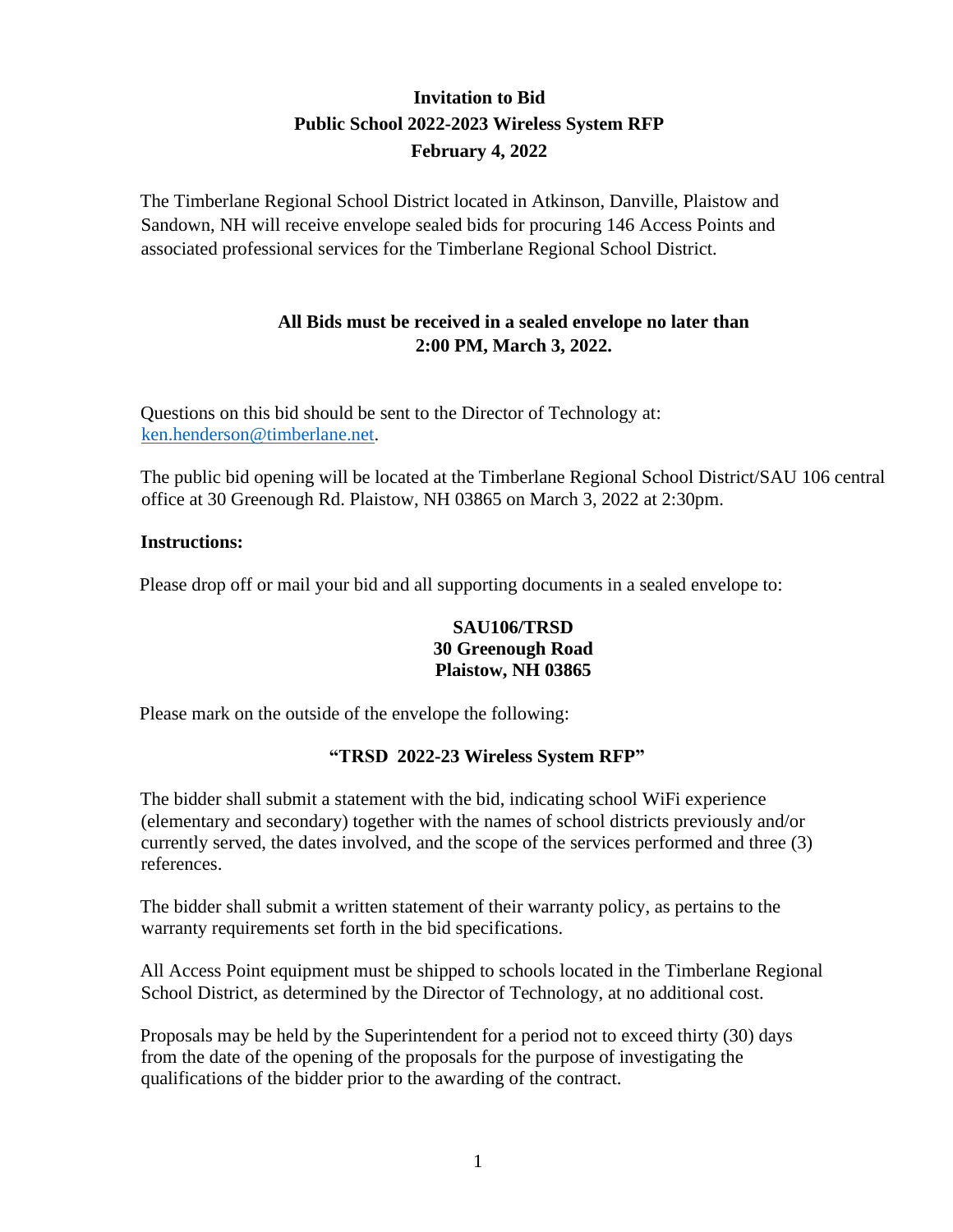Superintendent may make investigation, as they deem necessary to determine the ability of the Bidder to perform the work. The Bidder shall furnish to the Superintendent all such information and data for this purpose as the Superintendent may request.

The Superintendent reserves the right to accept or reject any and all bids or any item(s) thereof, and to waive any informalities in the bid process and to cancel in part or in its entirety the request for bid and to award the contract as the Superintendent deems to be in the best interests of the School District.

The Timberlane Regional School District further reserves the right to select the bid that best meets the District's needs as determined by the Superintendent, in its sole discretion.

While price will be a substantial factor in the District's decision, the District reserves the right to select a vendor without the lowest cost proposal.

Any deviation from the conditions and specifications must be clearly expressed by each Bidder in the appropriate space on the bid forms. Unless so stated by the Bidder and accepted by the District, all conditions and specifications apply.

Any fraudulent or inaccurate statements or willful concealment of relevant information by the Bidder are grounds for rejection of that bid and for the termination of any subsequent contract there from.

Bidders may not withdraw bids for thirty (30) days after bid opening.

The successful Bidder, hereinafter referred to as the contractor, shall be prepared to enter into a written contract with the Timberlane Regional School District within Thirty (30) days of written acceptance of the bid by the District.

#### E-Rate

All potential Bidders should know that TRSD will entertain bids on equivalent products and services.

Bidders should include their E-Rate SPIN/498 ID on all quotes.

All Bidders must be capable of providing telecommunication services under the Universal Service Support Mechanism, be a registered vendor with USAC, and have a USAC issued 498 ID (formerly Service Provider Identification Number-SPIN).

When possible, bids should contain a signature & date line to allow TRSD to accept a proposal.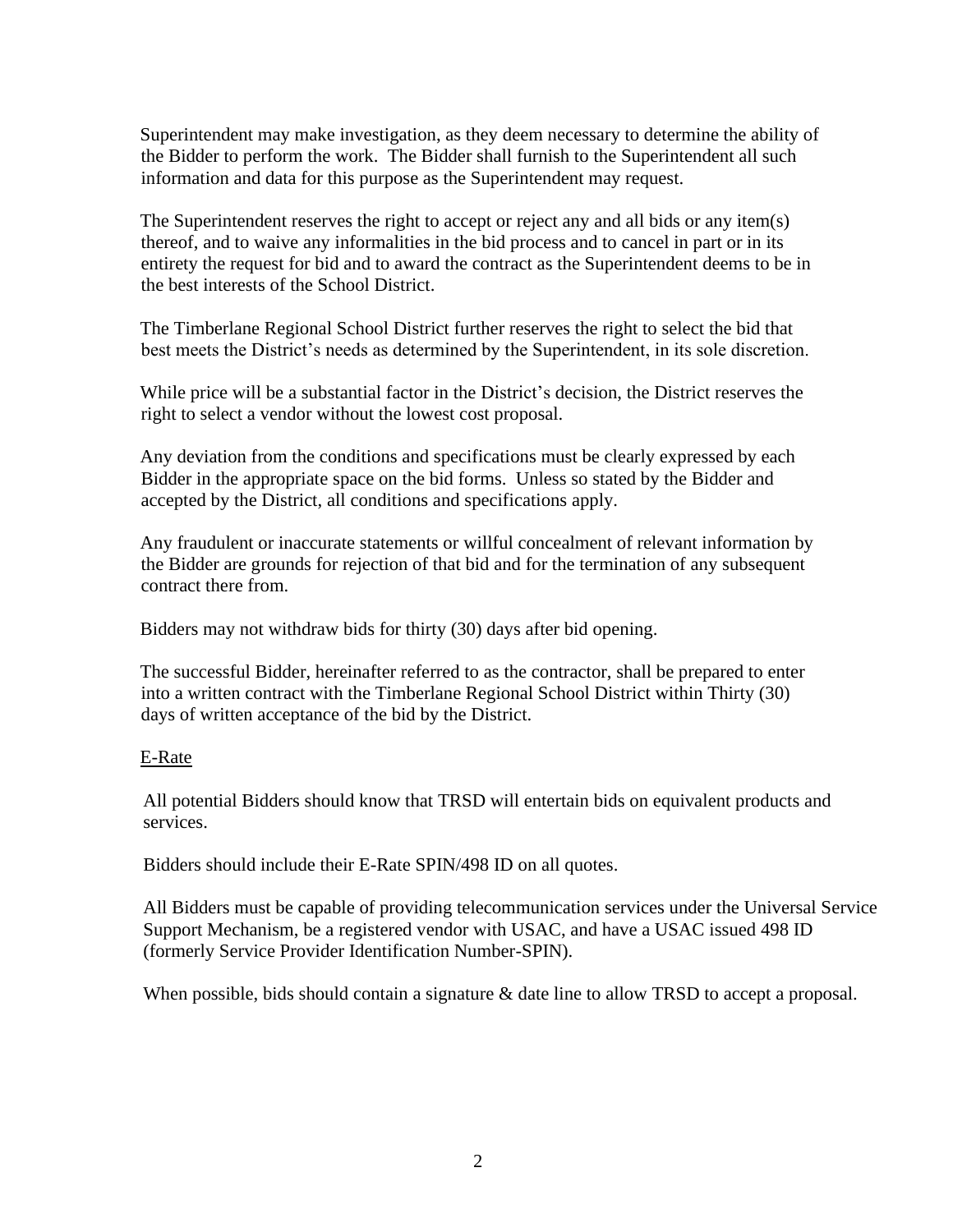#### SCOPE OF SERVICES

SAU106/Timberlane Regional School District is requesting sealed bids for a Ruckus wireless system. TRSD currently employs older Ruckus access points and on premises controllers. We are looking to upgrade to newer Ruckus access points as well as move to a Ruckus cloud-based controller solution.

The following is quantity desired, and the minimum specifications required for the Access Point project. Please also state any warranty or advanced replacement plans you will provide.

Bidders must be a Ruckus Certified Partner. Professional services pricing should include setup, configuration, and training of TRSD technology staff with moving to a Ruckus cloud based controller system, new access points, and WiFi networks. TRSD will handle the physical installation of the new access points in house.

| <b>DESCRIPTION</b>                                                                                                                                                                                                                                                                                                                                                                                                                                                                             | <b>QUANTITY</b> |
|------------------------------------------------------------------------------------------------------------------------------------------------------------------------------------------------------------------------------------------------------------------------------------------------------------------------------------------------------------------------------------------------------------------------------------------------------------------------------------------------|-----------------|
| 901-R750-US-00, Ruckus R750 DUAL BAND AX INDOOR AP 4X4:4 Wireless Access Point<br>802.11ax - Wi-Fi - 2.4 GHz, 5 GHz                                                                                                                                                                                                                                                                                                                                                                            | 145             |
| 901-T350-US40, Ruckus T350 Ruckus Wireless Outdoor Access Point. Load balancing, IPv6<br>support, wall mountable, Wireless Intrusion Detection System (WIDS), BeamFlex+ Smart<br>Antenna Technology, Internal Antenna Omni Directional, 3dBI2x2 MU-MIMO technology,<br>2x2 SU-MIMO technology, Interfaces: 1 x 1000Base-T (PoE) - RJ-45   1 x USB 2.0 - Type A.<br>Voltage Requirement DC 12V, Power Consumption Operational 17.57 watt. Mounting<br>Brackets Included. ChannelFly, SmartMesh. |                 |
| CLD-RKWF-1001, Ruckus Cloud Wi-Fi 1 year subscription for 1 AP                                                                                                                                                                                                                                                                                                                                                                                                                                 | 146             |
| Budgetary pricing for Professional Services. Development of an actual Scope of Work will<br>be required (see above for services requested). Provide a 30-day labor warranty starting<br>on completion of the original Scope of Work. If support is requested outside the initial<br>Scope of Work it will be provided on a best effort, Time and Materials basis.                                                                                                                              |                 |